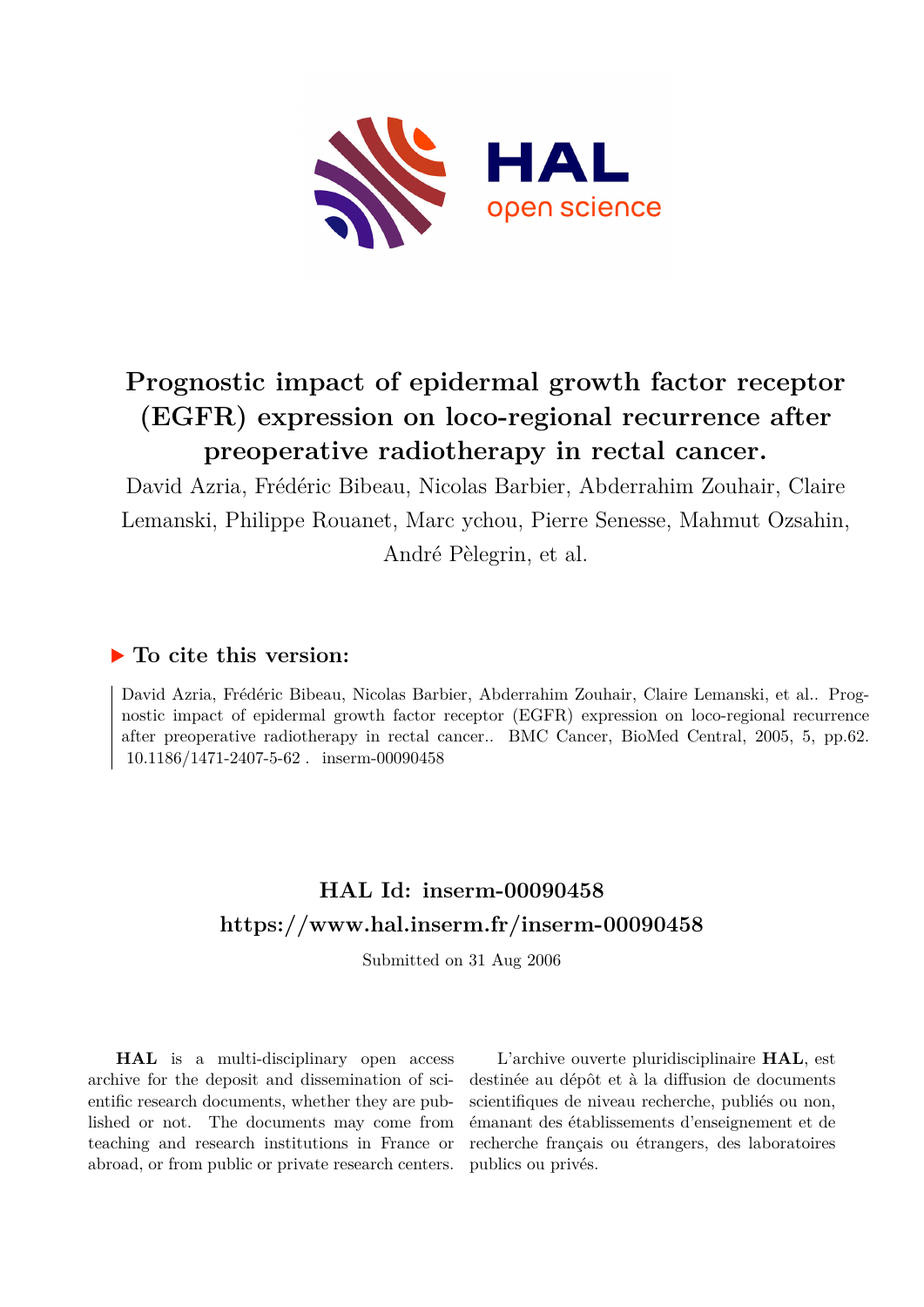# Research article **Contract Contract Contract Contract Contract Contract Contract Contract Contract Contract Contract Contract Contract Contract Contract Contract Contract Contract Contract Contract Contract Contract Contra**

# **Prognostic impact of epidermal growth factor receptor (EGFR) expression on loco-regional recurrence after preoperative radiotherapy in rectal cancer**

David Azria\*<sup>1,2</sup>, Frederic Bibeau<sup>3</sup>, Nicolas Barbier<sup>1</sup>, Abderrahim Zouhair<sup>1,4</sup>, Claire Lemanski<sup>1</sup>, Philippe Rouanet<sup>5</sup>, Marc Ychou<sup>6,2</sup>, Pierre Senesse<sup>6</sup>, Mahmut Ozsahin<sup>4</sup>, André Pèlegrin<sup>2</sup>, Jean-Bernard Dubois<sup>1</sup> and Simon Thèzenas<sup>7</sup>

Address: <sup>1</sup>Department of Radiation Oncology, Val d'Aurelle Cancer Institute, Montpellier, France, <sup>2</sup>INSERM, EMI 0227, Val d'Aurelle Cancer Institute, Montpellier, France, <sup>3</sup>Department of Pathology, Val d'Aurelle Cancer Institute, Montpellier, France, <sup>4</sup>Department of Radiation Oncology, Centre Hospitalier Universitaire Vaudois, Lausanne, Switzerland, <sup>5</sup>Department of Surgical Oncology, Val d'Aurelle Cancer Institute, Montpellier, France, <sup>6</sup>Department of Medical and Digestive Oncology, Val d'Aurelle Cancer Institute, Montpellier, France and <sup>7</sup>Biostatistics Unit, Val d'Aurelle Cancer Institute, Montpellier, France

Email: David Azria\* - azria@valdorel.fnclcc.fr; Frederic Bibeau - fbibeau@valdorel.fnclcc.fr; Nicolas Barbier - niicccoooo@wanadoo.fr; Abderrahim Zouhair - Abderrahim.Zouhair@chuv.hospvd.ch; Claire Lemanski - clemanski@valdorel.fnclcc.fr; Philippe Rouanet - prouanet@valdorel.fnclcc.fr; Marc Ychou - mychou@valdorel.fnclcc.fr; Pierre Senesse - psenesse@valdorel.fnclcc.fr; Mahmut Ozsahin - esat-mahmut.ozsahin@chuv.hospvd.ch; André Pèlegrin - apelegrin@valdorel.fnclcc.fr; Jean-Bernard Dubois - jbdubois@valdorel.fnclcc.fr; Simon Thèzenas - sthezenas@valdorel.fnclcc.fr

\* Corresponding author

Published: 20 June 2005

*BMC Cancer* 2005, **5**:62 doi:10.1186/1471-2407-5-62

[This article is available from: http://www.biomedcentral.com/1471-2407/5/62](http://www.biomedcentral.com/1471-2407/5/62)

© 2005 Azria et al; licensee BioMed Central Ltd.

This is an Open Access article distributed under the terms of the Creative Commons Attribution License [\(http://creativecommons.org/licenses/by/2.0\)](http://creativecommons.org/licenses/by/2.0), which permits unrestricted use, distribution, and reproduction in any medium, provided the original work is properly cited.

Received: 17 December 2004 Accepted: 20 June 2005

## **Abstract**

**Background:** Epidermal growth factor receptor (EGFR) represents a major target for current radiosensitizing strategies. We wished to ascertain whether a correlation exists between the expression of EGFR and treatment outcome in a group of patients with rectal adenocarcinoma who had undergone preoperative radiotherapy (RT).

**Methods:** Within a six-year period, 138 patients underwent preoperative radiotherapy and curative surgery for rectal cancer (UICC stages II-III) at our institute. Among them, 77 pretherapeutic tumor biopsies were available for semi-quantitative immunohistochemical investigation evaluating the intensity and the number (extent) of tumor stained cells. Statistical analyses included Cox regression for calculating risk ratios of survival endpoints and logistic regression for determining odds ratios for the development of loco-regional recurrences.

**Results:** Median age was 64 years (range: 30–88). Initial staging showed 75% and 25% stage II and III tumors, respectively. RT consisted of 44-Gy pelvic irradiation in 2-Gy fractions using 18-MV photons. In 25 very low-rectal-cancer patients the primary tumor received a boost dose of up to 16 Gy for a sphincter-preservation approach. Concomitant chemotherapy was used in 17% of the cases. All patients underwent complete total mesorectal resection. Positive staining (EGFR+) was observed in 43 patients (56%). Median follow-up was 36 months (range: 6–86). Locoregional recurrence rates were 7 and 20% for EGFR extent inferior and superior to 25%, respectively. The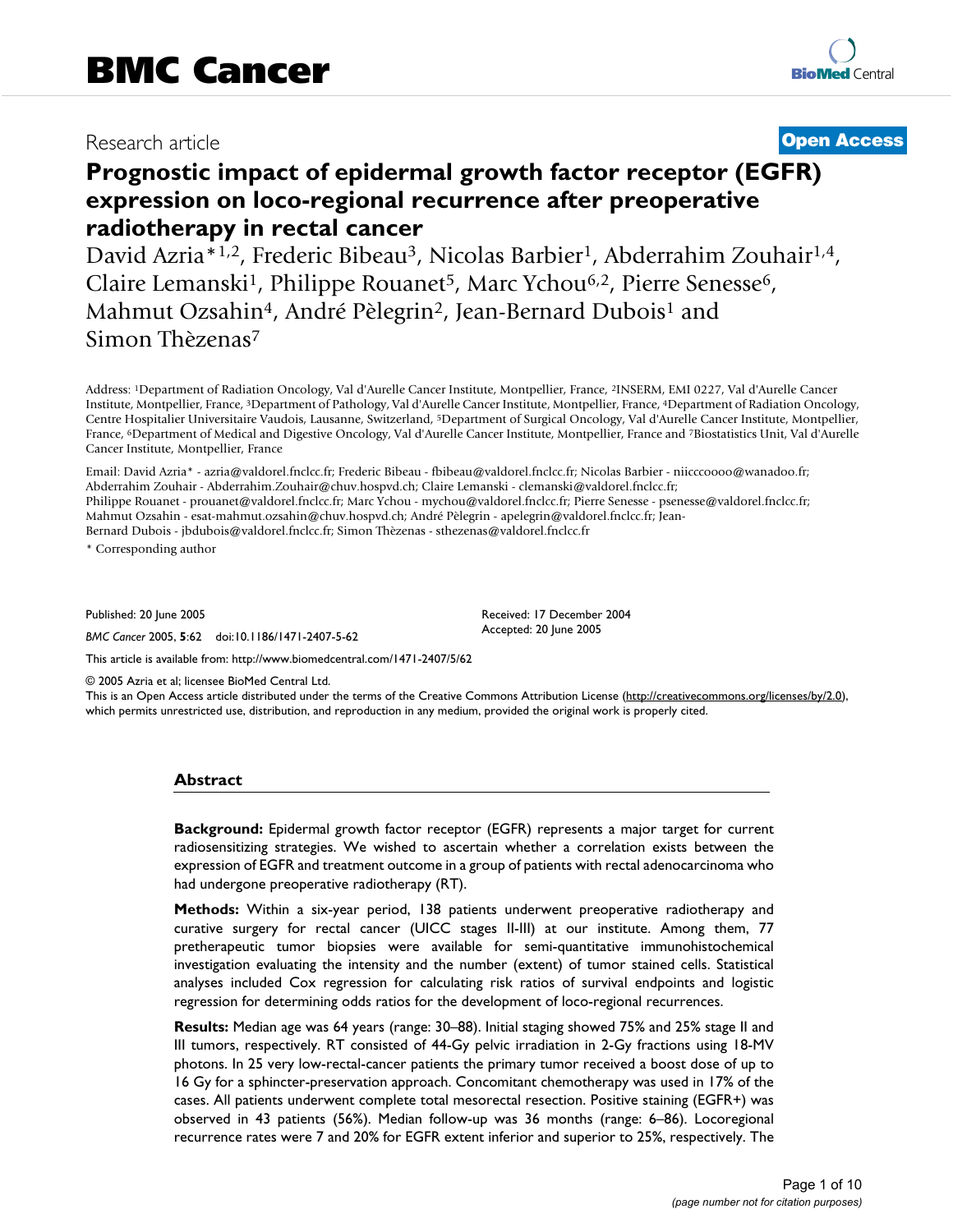corresponding locoregional recurrence-free survival rate at two years was 94% (95% confidence interval, CI, 92–98%) and 84% (CI 95%, 58–95%), respectively ( $P = 0.06$ ). Multivariate analyses showed a significant correlation between the rate of loco-regional recurrence and three parameters: EGFR extent superior to 25% (hazard ratio = 7.18, CI 95%, 1.17–46, P = 0.037), rectal resection with microscopic residue (hazard ratio = 6.92, CI 95%, 1.18–40.41, P = 0.032), and a total dose of 44 Gy (hazard ratio = 5.78, CI 95%, 1.04–32.05, P = 0.045).

**Conclusion:** EGFR expression impacts on loco-regional recurrence. Knowledge of expression of EGFR in rectal cancer could contribute to the identification of patients with an increased risk of recurrences, and to the prediction of prognosis.

# **Background**

In patients with rectal carcinoma, pelvic recurrence is a major source of morbidity and mortality. Despite improvements in surgical approaches, local recurrence may occur in up to 30% of patients treated with surgery including total mesorectal excision [1]. Since 2001, the Dutch Colorectal Cancer Group Trial [2] has confirmed that a short course of radiotherapy (RT) reduced the rate of pelvic recurrence at 3 years, from 10.1% to 3.4%. In addition, a meta-analysis of 19 randomized trials including preoperative RT tends to show that it provides a gain of three percent at 5 years in overall survival [3]. However despite these recent intensive clinical investigations, there is still a need to develop novel strategies in the management of patients with locally advanced rectal cancer.

Advances in the understanding of the molecular biology of rectal cancer have opened many new research directions. Increasing effort has been directed towards developing molecular targeted therapies or searching for molecular markers that are useful either in predicting treatment outcome or in selecting patients for specific molecular targeted therapies, based on particular tumor characteristics. None of the recent studies has identified convincing data to warrant routine clinical application of any marker such as p53 [4,5], or apoptosis regulators [6].

To date, no data have become available that shed light on the impact of EGFR expression on local and distant relapse in patients treated with preoperative RT and extensive local surgery i.e. abdominoperineal excision or low anterior resection with total mesorectal excision. We present here the prognostic impact of EGFR expression on locoregional recurrence in 77 patients treated with preoperative RT at our institute.

# **Methods**

## *Patient selection and pretreatment evaluation*

Within a six-year period (April 1996 and September 2002), 138 patients underwent preoperative radiotherapy and curative surgery for rectal cancer (UICC stages II-III) at the Val d'Aurelle Cancer Institute of Montpellier, France. A carcinoma was considered a primary rectal carcinoma if it was located in the lower third  $\leq 6$  cm from the anal verge), middle third (6–12 cm), and upper third of the rectum (above 12 cm). Pretherapy biopsies were available for analysis in 77 patients and were evaluable for the statistical results. Diagnostic and distant disease extension studies consisted of colorectal endoscopy with biopsies, rectal ultrasonography (uT), presurgical carcinoembryonic antigen (CEA) value, abdominal and pelvic computed tomography (CT) scans, chest X-ray or CT-scan and routine laboratory studies. All patients were metastasisfree at diagnosis.

## *EGFR immunohistochemical assay (IHC)*

IHC of the tumor biopsies was performed by using the Dako autostainer (DakoCytomation, Glostrup, Denmark) and the EGFR Pharm Dx kit® K 1494 (Dako Cytomation, Glostrup, Denmark), according to the manufacturer's instructions with the reagents supplied with the kit. Briefly, sections of 3 µm were mounted on silanized slides and allowed to dry overnight at 37°C. After deparaffinization and rehydratation, slides were incubated with 3% hydrogen peroxide solution for 5 min. After a washing procedure with the supplied buffer, tissue sections were covered for 5 min with protein K solution. The slides were then incubated for 30 min with the primary mouse anti-EGFR MAb (clone 2-18C9), which binds to a formalinresistant epitope near the ligand-binding site on the extra cellular domain of the EGFR and recognizes both wild type and mutant type (vIII). After two rinses in buffer, the slides were incubated with the detection system for 30 min (labeled polymer-HRP). Tissue staining was visualized with a DAB substrate chromogen solution. Slides were counterstained with hematoxylin, dehydrated, and mounted. Negative control sections were processed without the primary antibody but with an irrelevant murine IgG1 supplied with the kit. Negative and positive control cell slides provided with the kit EGFR Pharm Dx® were also used, to ensure that each assay run was performed appropriately and according to protocol specifications. Furthermore, perineurium was considered as a positive internal control on tumor slides. EGFR assessment was realized according to the EGFR Pharm Dx® scoring guidelines. Results were reported as positive when a complete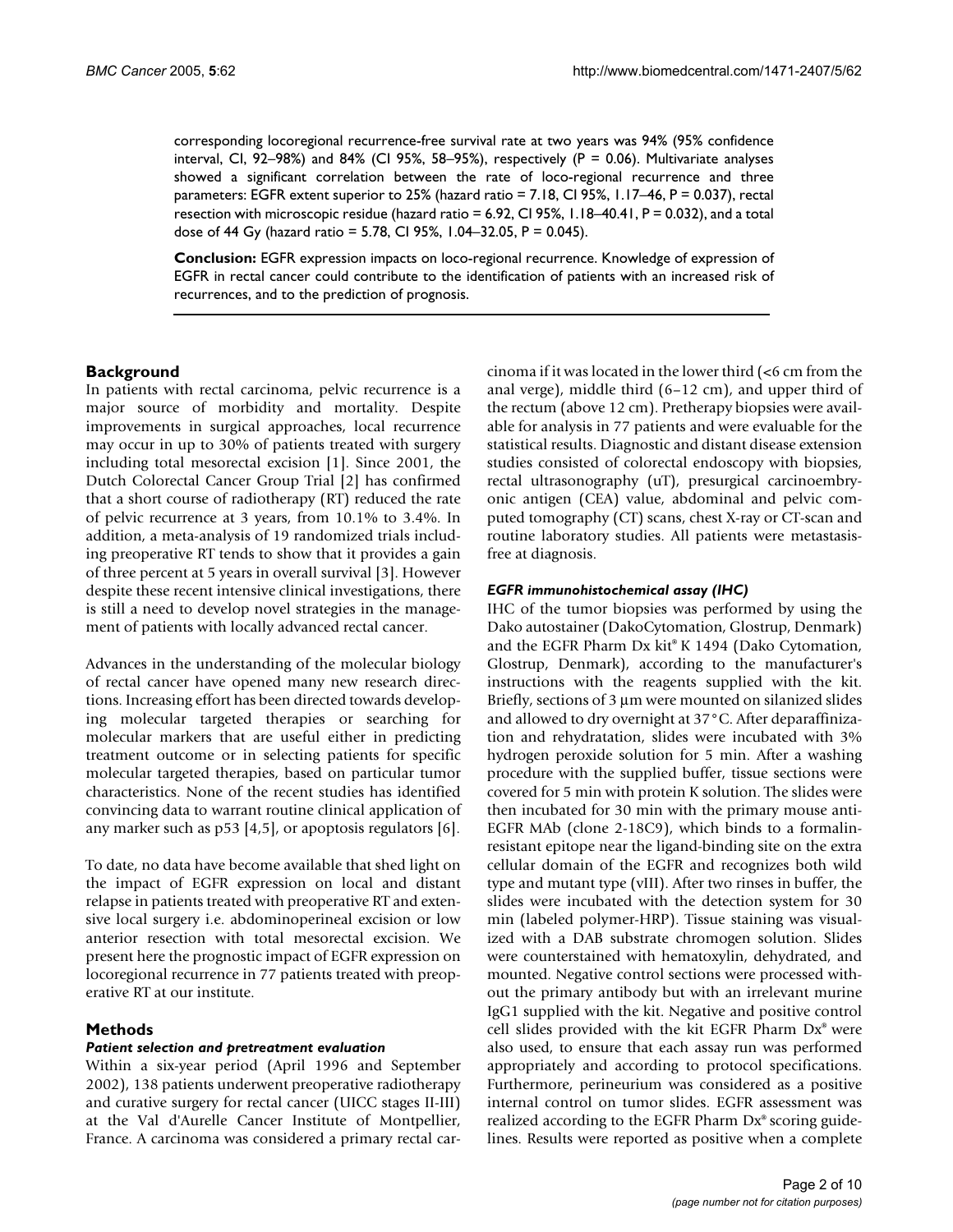

## **Figure 1**

**Patterns of EGFR expression.** a) Case with an extent positivity ≥25% with strong membrane staining of tumor cells. Insert and arrow: note the membranous positivity pattern (immunoperoxydase  $\times$  100 and  $\times$  400). b) Case with an extent positivity <25% with weak membrane staining of some tumor cells (arrow) (immunoperoxydase × 400). c) Case with negative staining (immunoperoxydase × 200).

or incomplete circumferential membrane staining was observed in at least 1% of the tumor cells. Staining was defined as any IHC staining of tumor cell membranes above background level, i.e., weak, moderate, or strong. Absence of or cytoplasm staining was reported as negative. In addition to these standardized criteria, the pathologist performed a semi-quantitative evaluation reporting both intensity and percentage (extent) of tumor cells staining blinded to clinical data (Figure 1).

# *Preoperative radiation therapy (RT) and surgical modalities*

Patients were treated in supine position with a 3-field (posterior and two opposed laterals) isocentric technique using 18-MV photon beams daily, five times a week. The daily dose at the isocenter was 2 Gy; the total dose to the entire pelvis was 44 Gy. In 25 very low-rectal-cancer patients, primary tumor received a boost dose of up to 16 Gy for a sphincter-preservation approach. Clinical target volume (CTV) included the tumor and the entire rectum, the anterior wall of the sacrum and the posterior wall of the prostate or vagina, and the following lymph nodes: perirectal, presacral, hypogastric, obturator, and low common iliac nodes. The planning target volume (PTV) included the clinical target volume plus a 1–1.5-cm margin. The superior margin was the L5-S1 interspace in most patients; in some patients with tumors very close to the anus, however, the cranial margin was placed somewhat lower, but always at least 5 cm above the tumor area. The lateral margins were 1 cm outside the bony margins of the true pelvis. The posterior margin was placed just posterior to the sacrum. The anterior margin was dependent on the anterior extension (gross tumor volume, GTV) of the primary tumor. Individually shaped blocks were used to shield normal tissues. The boost volume covered the primary tumor plus a 1.5-cm margin using a 3-field (posterior and oblique) technique. Standard or CT-scan simulation was used. With the CT-scan simulator (Picker PQ 2000 + ACQSIM), GTV, CTV, and PTV were determined as defined above, the treated volume and the irradiated volume according to the ICRU report 50 [7]. Fields were marked during initial CT-scan simulation after the ICRU reference was calculated.

Thirteen patients (17%) received concomitant chemotherapy. In eight patients, the chemotherapy regimen consisted of continuous infusion of 200–250 mg/m<sup>2</sup>/day of 5-fluorouracil (5-FU) alone beginning on the first day of radiation therapy, five days a week for 5 weeks. Oxaliplatin  $(40 \text{ mg/m}^2/\text{day}$  at days 1, 8, 15, 22, and 29) and leucovorin  $(100 \text{ mg/m}^2/\text{day}$  at days 1–2, 15–16, and 29–30) were added at the same protocol of 5-FU for two and three patients, respectively.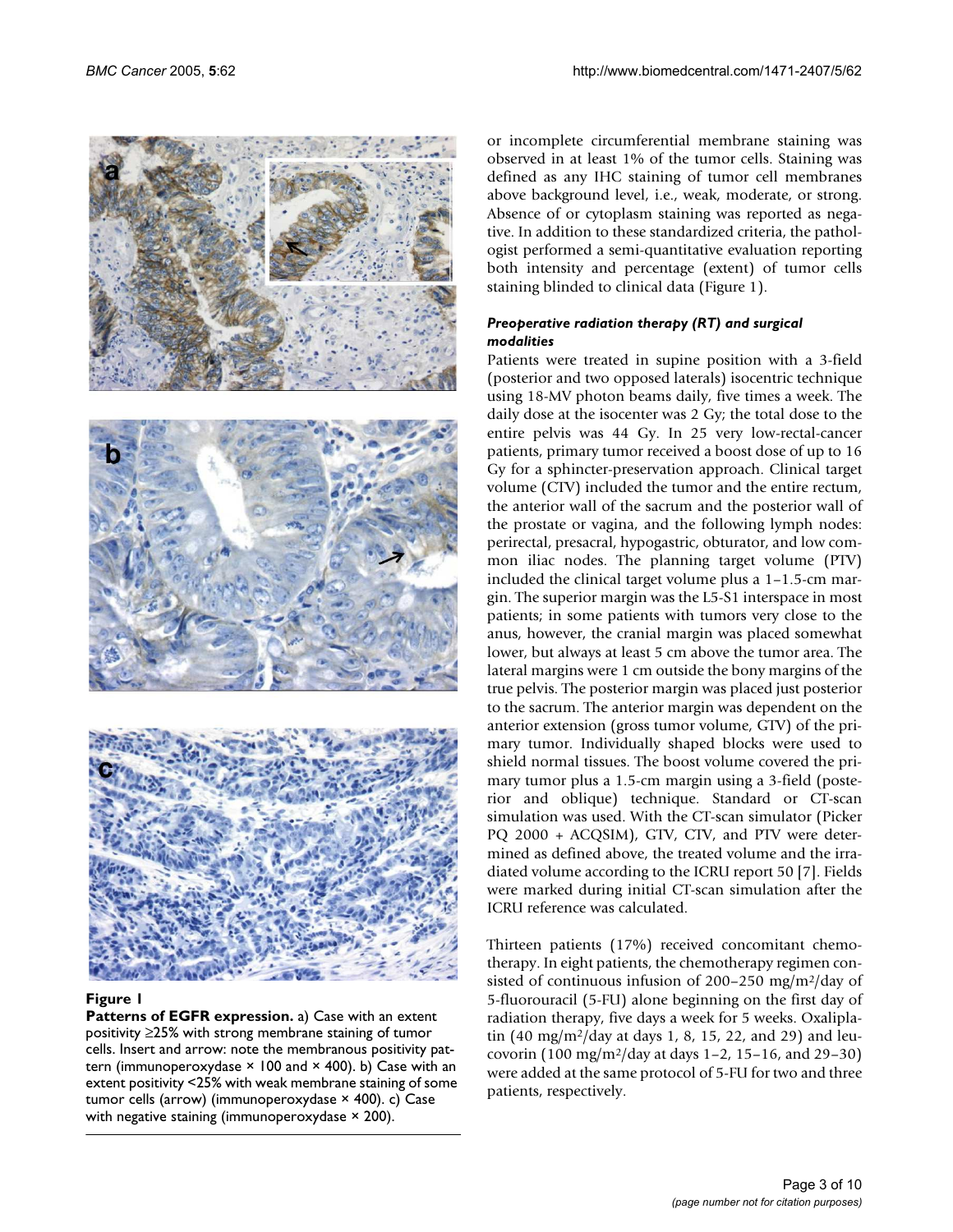Median time between the last day of radiotherapy and surgery was 41 days (range: 13–97). The choice of the surgical procedure was at the surgeon's discretion. In all cases, the entire mesorectum was removed. Specimens were inked for lateral margin determination. R1 resection was defined as lateral clearance less than one mm.

Clinical, operative, and histopathological data were recorded prospectively in a computerized registry database including patient age, gender, tumor site, tumor stage according to UICC stage [8], histological differentiation, gross morphology, tumor size, local invasion, nodal status and type of surgery.

# *Follow-up*

All patients were seen on regular follow-up including clinical history, physical examination, laboratory investigations, abdominal ultrasonography, chest X-ray, and endoscopy (sigmoidoscopy after 6 months, total colonoscopy after one year). They were followed semi-annually during the period of 2–5 years postoperatively until death or the closing date of the study (July 2004). Any regrowth of tumor within the pelvis was considered as a local recurrence. The diagnosis of a pelvic recurrence was preferably proven by histology and/or cytology; however, in the majority of cases, the diagnosis was made on clinical or radiological grounds. Data collected were entered prospectively into the registry database. Median follow-up of all patients was 36 months (range: 6–86 months).

# *Statistical methods*

The characteristics of EGFR staining were examined for correlation with tumor- and patient-related prognostic factors. The cut-off of 25% of EGFR staining corresponded to the third quartile of EGFR extent and was then selected for all statistical correlations. Categorical variables were reported by means of contingency tables. Furthermore, for continuous variables the median and range were computed.

To investigate the association between trial features, univariate statistical analyses were performed using Pearson's Chi-2 test or Fisher's exact test when applicable.

Survival times to all events were measured from the day of surgery to the time of the event or to last news if no event occurred. Relapse-free survival (RFS; event was all relapse), locoregional recurrence-free survival (LRFS; event was locoregional recurrence), and distant metastasis-free survival (MFS; event was distant metastasis relapse) rates were estimated according to the Kaplan-Meier method. Patients not presenting the event of interest were considered censored at the last known follow up of time. Survival curves were drawn, and the logrank test was performed to assess differences between the groups.

Cox's proportional hazards regression using a stepwise selection procedure was used to investigate prognostic factors. Hazards ratios with 95% confidence interval, CI, are presented.

All P values reported were two-sided, and differences were considered as significant at the 5% level. Data were analyzed with software STATA 7.0 (Stata Corporation, College Station, TX, USA).

# **Results**

# *EGFR expression*

The semi-quantitative analysis of EGFR expression is summarized in Table [1](#page-5-0). Fifty-six percent of the cases demonstrated EGFR expression, and 44% had negative staining. EGFR staining extent superior to 25% was observed in 26% of the cases, and the staining intensity was graded as strong in 8%. Strong staining intensity occurred statistically more frequently in those cases with EGFR extent ≥25% than in those with <25% ( $P = 0.018$ ).

# *EGFR and clinical characteristics of the study population*

A total of 77 patients were evaluable for EGFR expression. Median age was 64 years (range: 30–88). Twenty-six (34%) were female and 19 (25%) were staged as stage III patients. A majority of patients presented T3/T4 (72%) rectal tumor. Initial tumor was located in the lower third  $(n = 52, 68\%)$ , middle third  $(n = 17, 22\%)$ , and upper third  $(n = 8, 10\%)$  of the rectum. Twenty-five patients (32%) received a total radiation dose of 60 Gy for a sphincter-conserving approach. Thirteen patients (17%) and 25 patients (32%) received preoperative concomitant chemo-radiotherapy and adjuvant chemotherapy, respectively. Microscopic incomplete surgery (R1) was achieved in 7 patients (9%), and all corresponded to initially T4 tumors.

We compared the distribution of patients and tumor characteristics and treatment according to EGFR expression (staining intensity and extent) to assess the presence of potential imbalances in the known prognostic variables. Table [2](#page-5-1) shows no significant differences between the groups in the distribution of known clinical prognostic indicators of loco-regional control and survival, *i.e*., age, gender, stage group, tumor location, preoperative total dose RT, concomitant chemo-radiotherapy, type of surgery, resection margins. Neither was any imbalance observed for patients who received adjuvant chemotherapy.

# *EGFR expression and relapse*

Overall tumor progression, caused by local recurrence alone (n = 1, 1.3%), distant metastases alone (n = 8, 10.4%), and both of them (n = 7, 9.1%) occurred in 16 patients (20.8%).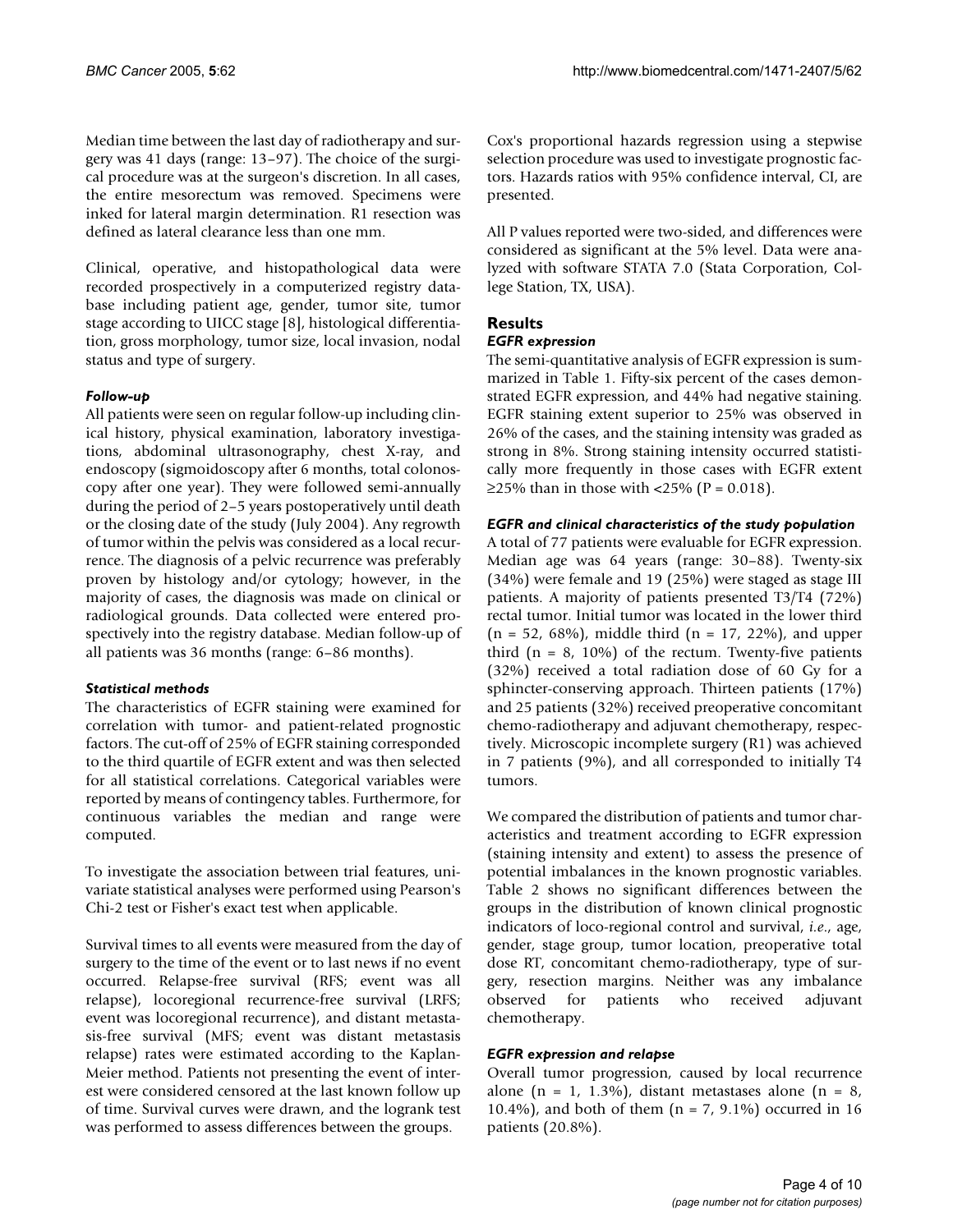| <b>EGFR</b> staining | Patients <sup>a</sup> (%) | <b>EGFR</b> extent | Patients <sup>a</sup> (%) | <b>EGFR</b> intensity       | Patients <sup>a</sup> (%) |
|----------------------|---------------------------|--------------------|---------------------------|-----------------------------|---------------------------|
| Negative             | 34 (44)                   |                    | -                         |                             | $\blacksquare$            |
| Positive             | 43 (56)                   | < 25%              | 23(30)                    | Weak and moderate<br>Strong | 21(27)<br>2(3)            |
|                      |                           | $\geq$ 25%         | 20(26)                    | Weak and moderate<br>Strong | 16(21)<br>4(5)            |

<span id="page-5-0"></span>**Table 1: EGFR immunohistochemical staining characteristics in rectal-cancer patients**

<sup>a</sup>Number of patients

#### <span id="page-5-1"></span>**Table 2: EGFR expression and clinical characteristics of the study population**

| Parameters                   | <b>EGFR</b> extent    |        | P value | <b>EGFR</b> intensity |         | P value |
|------------------------------|-----------------------|--------|---------|-----------------------|---------|---------|
|                              | < 25%                 | >25%   |         | Negative to moderate  | Strong  |         |
| Age $(y)$                    |                       |        |         |                       |         |         |
| $\leq 64$                    | 26(45.6) <sup>a</sup> | 13(65) |         | 36(50.7)              | 3(50)   |         |
| $>64$                        | 31(54.4)              | 7(35)  | 0.14    | 35 (49.3)             | 3(50)   | 0.97    |
| Gender                       |                       |        |         |                       |         |         |
| Male                         | 38 (66.7)             | 13(65) |         | 47(66.2)              | 4(66.7) |         |
| Female                       | 19(33.3)              | 7(35)  | 0.89    | 24(33.8)              | 2(33.3) | 0.98    |
| Stage groupb                 |                       |        |         |                       |         |         |
| Ш                            | 43 (75.4)             | 15(75) |         | 54(76.1)              | 4(66.7) |         |
| $\mathbf{III}$               | 14(24.6)              | 5(25)  | 0.97    | 17(23.9)              | 2(33.3) | 0.61    |
| Tumor location               |                       |        |         |                       |         |         |
| Lower third                  | 39(68.4)              | 13(65) |         | 46 (64.8)             | 6(100)  |         |
| Middle third                 | 12(21.1)              | 5(25)  |         | 17(23.9)              |         |         |
| Upper third                  | 6(10.5)               | 2(10)  | 0.96    | 8(11.3)               |         | 0.21    |
| Preoperative                 |                       |        |         |                       |         |         |
| RT-CT <sup>c</sup>           | 8(14)                 | 5(25)  | 0.26    | 11(15.5)              | 2(33.3) | 0.26    |
| Preoperative RT              |                       |        |         |                       |         |         |
| 44 Gy                        | 40 (70.2)             | 12(60) |         | 48 (67.6)             | 4(66.7) |         |
| 60 Gy                        | 17(28.8)              | 8(40)  | 0.40    | 23(32.4)              | 2(33.3) | 0.96    |
| Type of surgery <sup>d</sup> |                       |        |         |                       |         |         |
| AP                           | 46 (80.7)             | 17(85) |         | 58 (81.7)             | 5(83.3) |         |
| LAR                          | 11(19.3)              | 3(15)  | 0.67    | 13(18.3)              | 1(16.7) | 0.92    |
| Resection                    |                       |        |         |                       |         |         |
| Margins                      |                       |        |         |                       |         |         |
|                              | 52 (93)               | 17(85) |         | 63 (90)               | 6(100)  |         |
| $\ddot{}$                    | 4(7)                  | 3(15)  | 0.30    | 7(10)                 |         | 0.41    |
| Adjuvant                     |                       |        |         |                       |         |         |
| chemotherapy                 | 16(28.1)              | 9(45)  | 0.16    | 24(33.8)              | 1(16.7) | 0.39    |

aData are presented as number of patients, with the percentage in parentheses.

<sup>b</sup>According to AJCC (American Joint Committee on Cancer) 1997.

<sup>c</sup>Preoperative chemo-radiotherapy.

dAP, abdominoperineal excision; LAR, low anterior resection

Patients with EGFR extent ≥25% had a higher locoregional recurrence rate (20% vs 7%). The two-year LRFS rate was 94% (92–98%) in patients with EGFR extent <25% and 84% (58–95%) in patients with EGFR extent ≥25% with a borderline statistical difference ( $P = 0.06$ , Figure 2).

An EGFR extent of ≥25% was associated with poorer MFS (84% [59–95%] vs 95% [84–98%]) but the difference did not achieve statistical significance. Metastatic evolution corresponded to lung, liver, peritoneum, bone, and brain in 60%, 40%, 26%, 13% and 7%, respectively. No differ-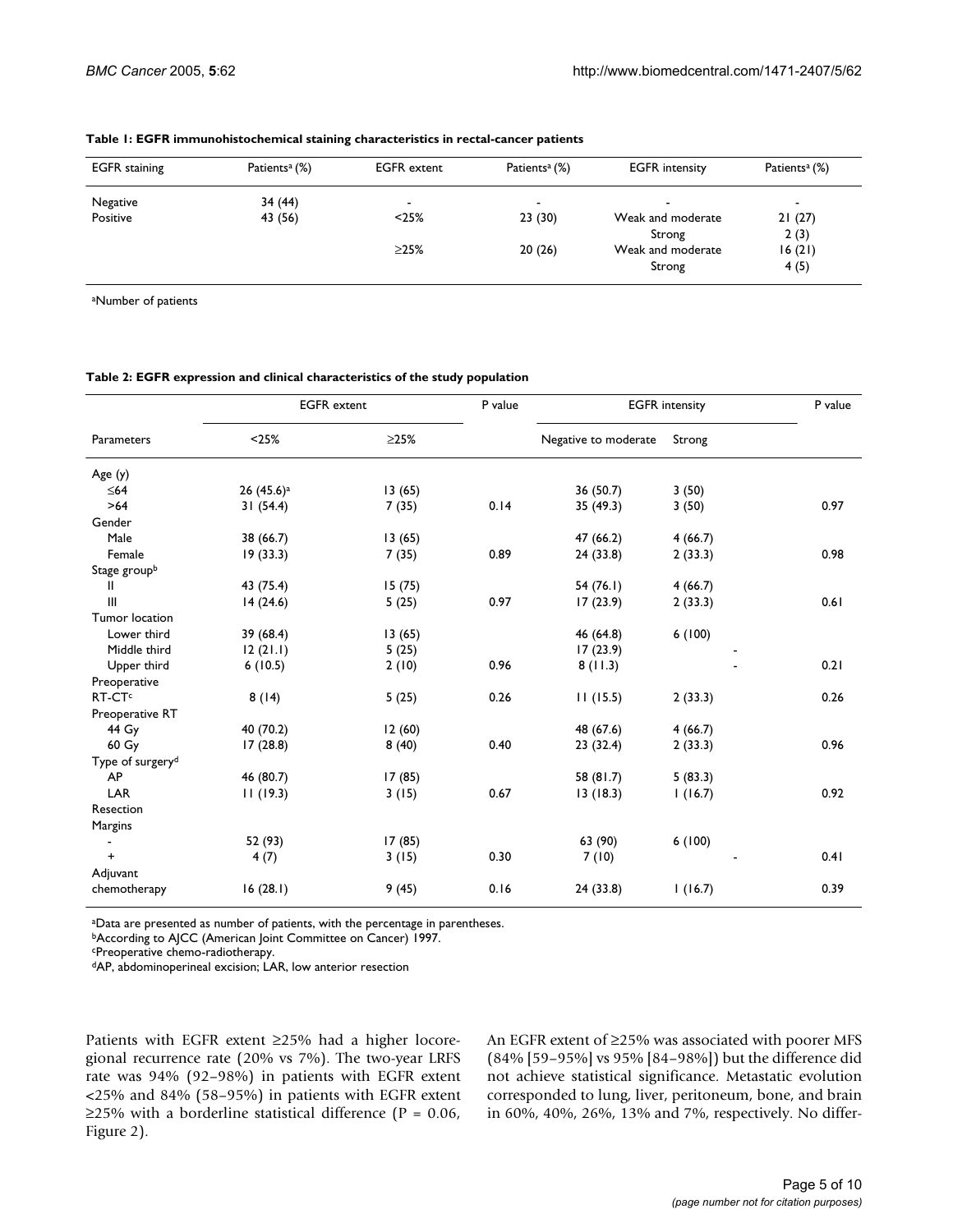

Locoregional recurrence-free survival curves according to epidermal growth factor receptor (EGFR) expression extent.

ence was observed in the pattern of metastatic failure according to EGFR status.

Patients with strong EGFR staining intensity had a higher loco-regional recurrence rate (17% vs 10%) and a poorer RFS than those with negative to moderate staining intensity but without significant statistical difference.

Univariate analysis did not show any significant association of tumor local recurrence with age ( $P = 0.48$ ), gender  $(P = 0.81)$ , UICC stage III  $(P = 0.08)$ , tumor location  $(P = 0.81)$ 0.60), preoperative chemotherapy ( $P = 0.73$ ), preoperative RT (P = 0.26), type of surgery (P = 0.66), resection margins ( $P = 0.10$ ), and adjuvant chemotherapy ( $P =$ 0.75). To adjust for prognostic factors, the clinical parameters described in Table [2](#page-5-1) were included in the multivariate analysis using the Cox proportional hazards model, i.e., EGFR extent (<25% vs ≥25%), resection (complete [R0] vs R1), tumor stage (II vs III), preoperative total dose RT (44 vs 60 Gy), gender, tumor location (lower third vs other thirds), type of surgery, resection margins, age (≤64

vs >64 years old), preoperative concomitant chemo-radiotherapy (no vs yes), EGFR intensity (negative to moderate vs strong), delay from the last day of RT to the day of surgery  $( \leq 41 \text{ vs } > 41 \text{ days})$  and uT.

EGFR extent expression, R1 resection, and 44-Gy total dose radiation were the independent prognostic factors that predicted locoregional failure with P values of 0.037, 0.032, and 0.045, respectively (Table [3\)](#page-7-0). For both RFS and MFS, stage III tumor was detected as an independent prognostic factor with P values of 0.024 (hazard ratio = 4.08, CI 95%, 1.21–13.82) and 0.023 (hazard ratio = 4, CI 95%, 1.22–13.13), respectively. Concomitant preoperative chemo-radiotherapy was detected as a potential prognostic factor for RFS and MFS but statistical analysis showed only a trend towards significance  $P = 0.057$  and 0.070, respectively. Margin resection <1 mm was also detected as a significant prognostic factor for MFS (hazard ratio = 5.03, CI 95%, 1.02–24.78, P = 0.047). EGFR expression predicted neither RFS (hazard ratio = 1.11, CI 95%, 0.28–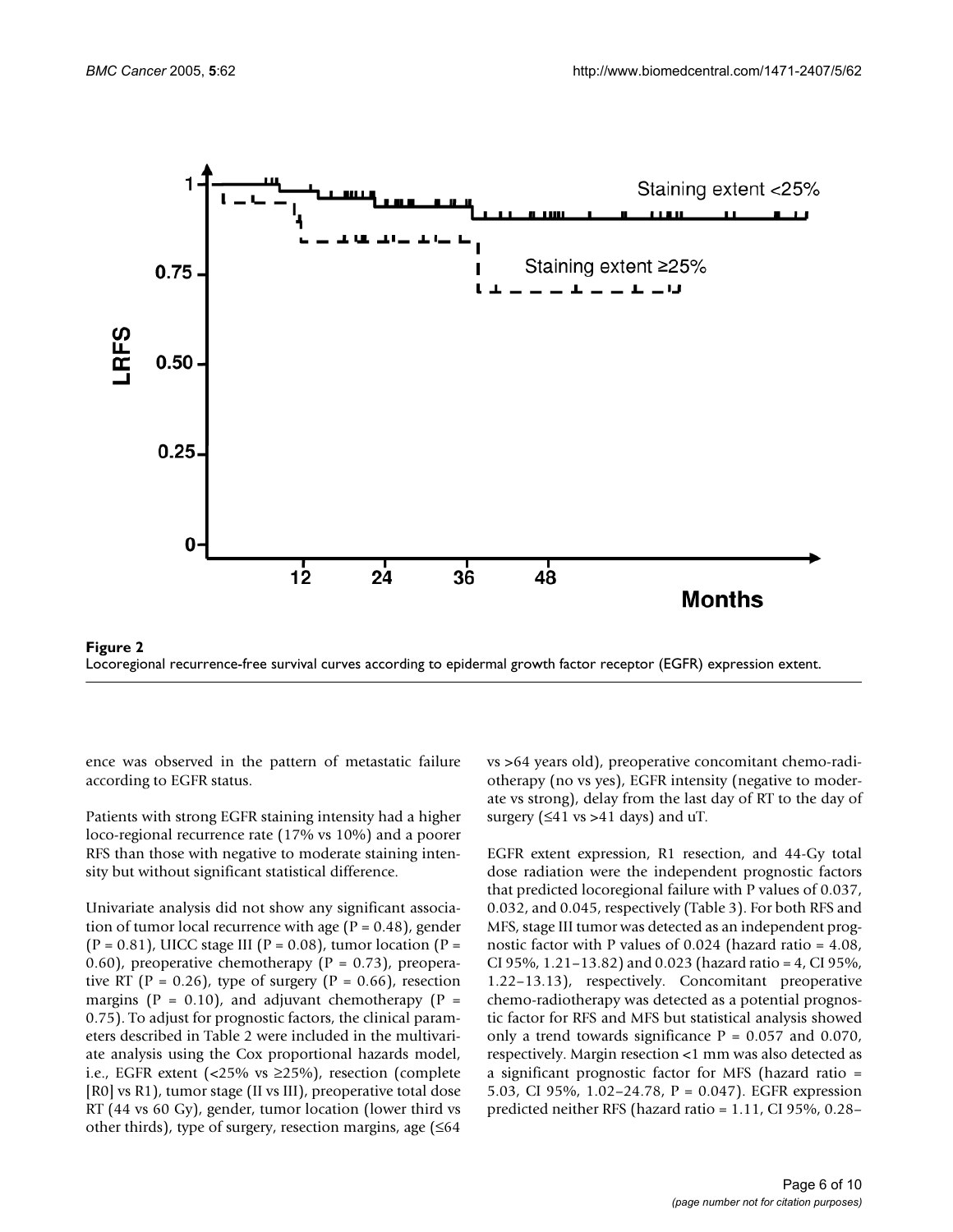| Prognostic variable |                      | Hazard ratio | 95% CIb           | Pvalue |  |
|---------------------|----------------------|--------------|-------------------|--------|--|
| <b>EGFR</b> extent  | < 25%<br>$\geq$ 25%  | 7.18         | $1.12$ to 46      | 0.037  |  |
| Resection           | R0                   | 6.92         | $1.18$ to $40.42$ | 0.032  |  |
| Preoperative RT     | R1<br>60 Gy<br>44 Gy | 5.78         | 1.04 to 32.06     | 0.045  |  |

<span id="page-7-0"></span>**Table 3: Cox multivariate regression analysis for loco-regional recurrence-free survival (LRFS)<sup>a</sup>**

<sup>a</sup>Results were adjusted on tumor stage, gender, type of surgery, surgical margin, age, preoperative radio-chemotherapy, EGFR intensity, delay from radiotherapy to surgery, and uT

**bCI**, confidence interval

4.46, P = 0.88) nor OS (hazard ratio = 1.26, CI 95%, 0.30– 5.41,  $P = 0.753$ ).

# **Discussion**

The identification of parameters that reflect biological behavior of individual cancer tissues correlating with tumor aggressiveness is a key determinant of prognosis and a fundamental issue for the improvement of cancer therapy. Despite recent progress in defining the molecular mechanisms of cancer development and tumor progression, only a few individual biomarkers providing prognostic information have been identified. Among them, the EGFR pathways attracted the most attention of cancer investigators.

EGFR (HER1), a transmembrane glycoprotein, is a member of the large receptor tyrosine family encoded by a gene located in human chromosome 7p12. EGFR exists in inactive monomer form or in active dimer form. Dimerization can take place between different receptors in order to develop homologue (homodimers) or heterologue (heterodimers) dimers [9]. In either normal or malignant cells, the activation of EGF receptor cascades may have multiple consequences such as cell growth, differentiation, and proliferation. EGF receptor cascades may also promote malignant transformation, angiogenesis, and/or metastatic dissemination [10,11].

In addition, the cell membrane has been known for some time to be a secondary target for ionizing radiation. This phenomenon may provoke the pathways of mitogen-activated protein kinase (MAPK), phosphatidyl inositol-3 phosphate kinase (PI3K), and MAPK8 activation [12], which can modulate cell proliferation or death. Preclinical and clinical studies associate EGFR expression with radioresistance [13-16]. Ionizing radiation produces several types of cellular response via activation of multiple transduction pathways resulting in cell death, differentiation, or proliferation. Following irradiation, the MAPK pathway was recently reported to be a cellular "SOS" signal initiator starting from EGF receptors [17]. MAPK pathway activation via EGFR receptors was reported in many malignant human cell lines [17-19]. This activation is similar to the one produced by physiological concentrations of EGF (0.1 nM), and seems to act as a radioprotector [16,17,19,20]. Moreover, it has been recently shown that EGF-receptor and MAPK signal pathway activation following ionizing radiation depends on the proteolytic clivage of TGFβ precursor and functional activation of autocrine TGFβ [21]. STAT-3 signal pathway activation by phosphorylation via EGF receptors can be initiated by ionizing radiation, and it results with a radioprotective effect by apoptosis inhibition [22-24]. An inverse relation between the number of EGF receptors and tumor radiocurability is reported in several murine cell lines. In these models, radiation-induced apoptosis was decreased when important levels of EGF receptor were expressed on the cells [25,26]. Clinical consequences of these findings would be tailoring treatment according to a simple predictive assay of radiosensitivity based on the EGF-receptor expression. Clinical data pertaining to the relationship between EGFR expression and the success of radiotherapy are sparse and equivocal. Nevertheless, with respect to squamous-cell cancer of the head and neck, EGFR is among the best-studied examples [27-33], and positive and negative correlations between EGFR levels and tumor recurrences were reported in laryngeal cancers after radiotherapy [34-36]. The relationship of EGFR levels to the prognosis in unresectable pharyngeal or nasopharyngeal cancer patients treated by chemo-radiotherapy was recently reported [37-39].

In colorectal cancer, EGFR expression was evaluated in resected tumors [40]. The authors found significantly higher EGFR levels in stage III cancers than in stages I and II. It was then concluded that high EGFR expression is associated with poor prognosis. Another group [41], found 72 cases of EGFR-positive expression in 82 resected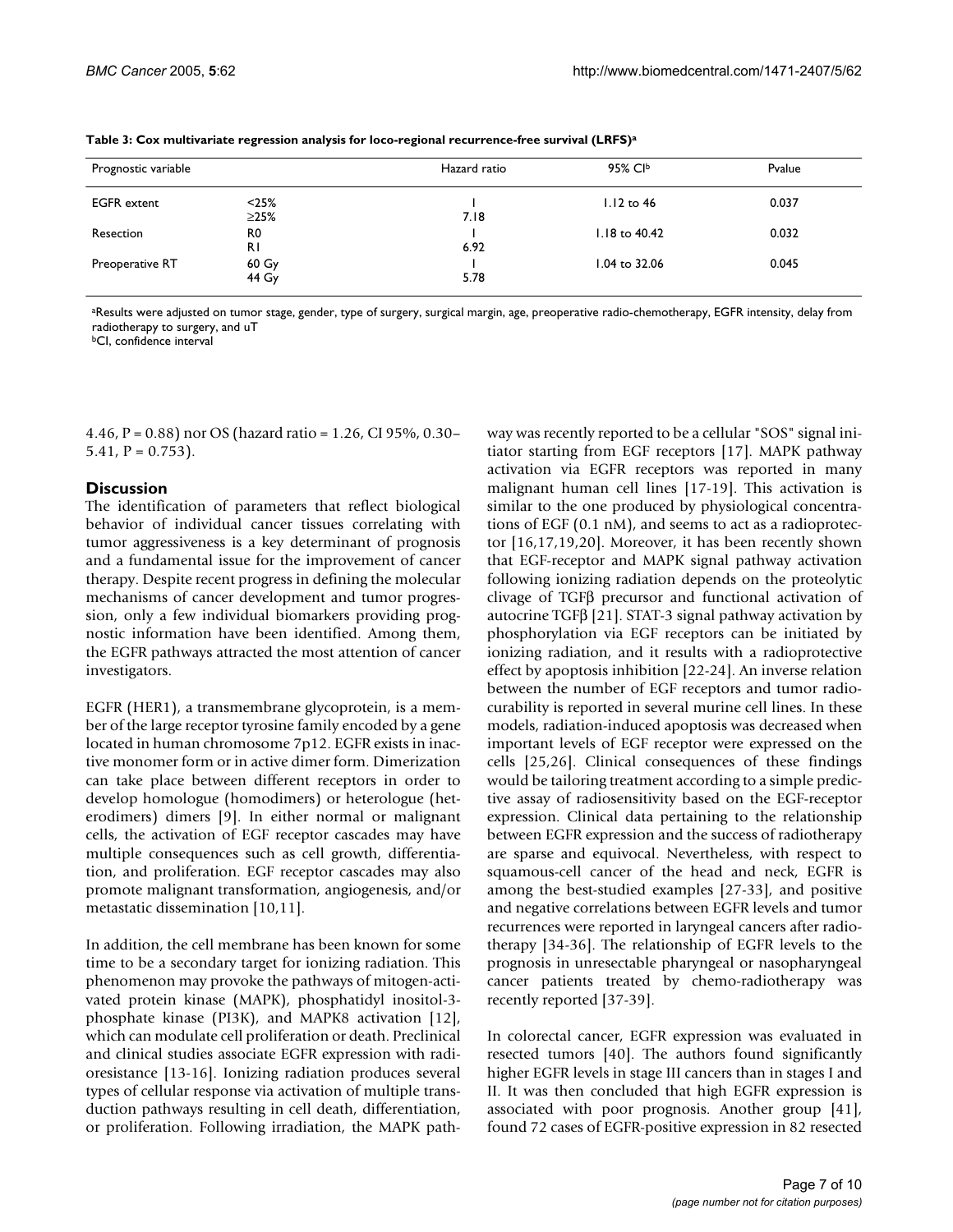colorectal adenocarcinomas (88%). The extent of EGFR expression (>50%) revealed significant differences in survival times. In our study, a significant correlation between the positive tumor cell percentage greater than 25% and the rate of locoregional recurrence was detected  $(P =$ 0.037).

We did not assess the predictive value of EGFR on tumor response after preoperative treatment. This question was recently tackled by Giralt et al [42]. The authors analyzed EGFR expression of 45 locally advanced-rectal-cancer patients treated with preoperative radiotherapy and total mesorectal resection. Immunochemistry for EGFR was determined at the preradiation diagnostic biopsy and in the resected specimens. EGFR positivity was observed in 29 of 45 tumors (64%) and was associated with neither clinical tumor stage nor clinical nodal stage. The overall response rate was 34% in EGFR positive patients vs. 62% in those who did not express EGFR ( $P = 0.07$ ). Only one of the seven pathologic complete remission patients was EGFR positive ( $P = 0.003$ ). The link between the positive EGFR expression and the microscopic response on surgical specimen seems to be logical, but we fail to assess it in our series. Such a relationship should be based on a large tumor sampling and needs a very strict procedure at the macroscopic level, to ensure that the whole tumor is analyzed after a neoadjuvant treatment. An exhaustive tissue material should allow a precise analysis of the entire spectrum of tumor regression, i.e., complete, partial or none, as it has been proposed by Dvorack et al [43]. It should then be of interest to correlate these well documented histopathological data with biological parameters such as EGFR.

In our study EGFR expression was not found to be an independent prognostic factor for overall survival in patients with rectal cancer. Other studies, described above [40,41], have reported variable results making it difficult to draw firm conclusions about a possible relationship between EGFR expression and overall survival. Probably, the variation in results is due to (i) the use of different laboratory tests, (ii) varying extent of follow-up, and (iii) heterogeneity in the population of colon- and rectum-cancer patients. (i) EGFR assessment in previous studies was obtained by using different antibodies, different methods of antigen retrieval, and different cut-off values. In this study, we used uniform reagents provided by a kit allowing minimized variations in results and a reproducible method. Therefore, our results detected a low percentage of EGFR immunopositivity (56%) as compared with other colorectal cancer trials [44] probably due to the numerous IHC techniques. (ii) In this study we did not have a sufficiently long follow-up to give definitive conclusions on the prognostic impact on EGFR expression and overall survival. In fact, our analysis was only based on a group of patients with rectal carcinoma, a disease with a natural history different from that of colon carcinoma especially with respect to the tendency to recur locally. (iii) Reasons for recurrence after curative resection for colorectal carcinoma are not completely clear. Several theories have been put forward including, amongst others, microscopic deposits in the lymphatics, inadequate distant and lateral resection margins, exfoliated tumor cells at time of surgery, presence of malignant cells in the anastomosis and, finally, tumor aggressiveness related to biological behaviour. It is known that reported recurrence after resection for rectal carcinoma is commonly higher than after colon carcinoma [45,46], and differences in prognosis have also been reported between high and low rectal carcinomas [47]. Risk factors that have previously been associated with increased recurrence rates include amongst others patient age, gender, tumor stage, site of lesion (colon vs rectum), infiltration of adjacent organs, histopathological criteria, tumor size, lymph-node involvement and radial resection margins [45,46,48-50]. In rectal cancer, in particular, the impact of surgery and adequate lymph-node dissection related to the risk of local recurrence have been highlighted [51]. Several studies have evaluated the prognostic significance of EGFR on survival in colorectal cancer but, to our knowledge, not specifically focusing on rectal cancer recurrence.

In our study, multivariate statistical model identified EGFR expression as a significant independent predictor of recurrence following preoperative and curative surgery for rectal cancer. Two possible explanations for this relationship are to be considered. Firstly, EGFR overexpressing tumors exhibit a more aggressive behavior leading to more pelvic recurrences and in a lesser extent to more distant metastases. A second possible explanation is that EGFR overexpressing tumors present decreased intrinsic radiosensitivity as explained at the first part of this discussion and lead to more pelvic recurrences. This explanation is supported by the fact that the majority of the observed recurrences in our study appeared in the irradiated areas.

Therapeutic approaches targeting EGFR signaling pathways either alone or in combination with radiation or cytotoxic agents are being intensively investigated [52]. Strategies that are in various stages of development include blockade of the extracellular receptor domain [44] and inhibition of the intracellular tyrosine kinase activity [53]. Data presented in Figure 2 suggest that tumor radiation-sensitization through the inhibition of EGFR signaling could yield a therapeutic gain by increasing the locoregional control rate in patients with EGFR-overexpressing rectal cancer.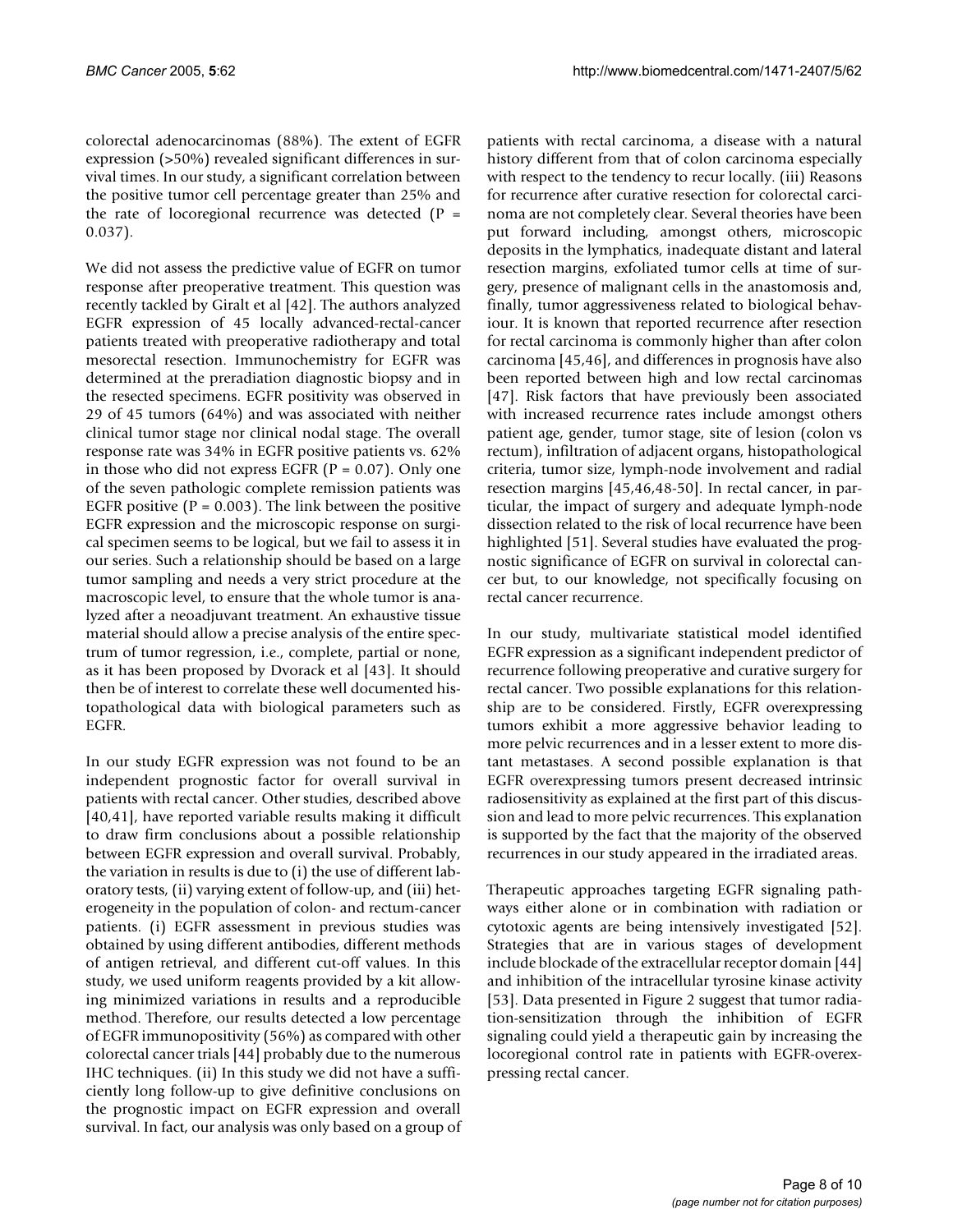# **Conclusion**

Knowledge of expression of EGFR in rectal cancer can contribute to the identification of patients with an increased risk of recurrences. Our results have to be related to several confounding factors such as the small number of events and the retrospective approach. Nevertheless, the potential of introducing routine EGFR immunohistochemistry as a diagnostic tool into the clinical practice of rectal cancer management still has to be undertaken, and may allow clinicians to deliver targeted therapies even in patients with a poorer prognosis.

# **Competing interests**

The author(s) declare that they have no competing interests.

# **Authors' contributions**

DA conceived the study, participated in its design and coordination. FB performed all EGFR immunohistochemical analyses. NB made acquisition of the data. AZ, MO, MY, CL, PR, AP, and JBD participated in the design of the study, in its analysis and in the interpretation of the data. DA, FB, ST, and MO drafted the manuscript. ST performed all statistical analyses. All authors read and approved the final manuscript.

# **Acknowledgements**

The authors thank Ms Lavaill for excellent technical assistance, and Ms. Frances Godson for excellent editorial assistance.

# **References**

- 1. Kane JM, Petrelli NJ: **[Controversies in the surgical management](http://www.ncbi.nlm.nih.gov/entrez/query.fcgi?cmd=Retrieve&db=PubMed&dopt=Abstract&list_uids=14586830) [of rectal cancer.](http://www.ncbi.nlm.nih.gov/entrez/query.fcgi?cmd=Retrieve&db=PubMed&dopt=Abstract&list_uids=14586830)** *Semin Radiat Oncol* 2003, **13:**403-418.
- 2. Kapiteijn E, Marijnen CA, Nagtegaal ID, Putter H, Steup WH, Wiggers T, Rutten HJ, Pahlman L, Glimelius B, van Krieken JH, Leer JW, van de Velde CJ: **[Preoperative radiotherapy combined with total](http://www.ncbi.nlm.nih.gov/entrez/query.fcgi?cmd=Retrieve&db=PubMed&dopt=Abstract&list_uids=11547717) [mesorectal excision for resectable rectal cancer.](http://www.ncbi.nlm.nih.gov/entrez/query.fcgi?cmd=Retrieve&db=PubMed&dopt=Abstract&list_uids=11547717)** *N Engl J Med* 2001, **345:**638-646.
- 3. Colorectal Cancer Collaborative Group: **[Adjuvant radiotherapy](http://www.ncbi.nlm.nih.gov/entrez/query.fcgi?cmd=Retrieve&db=PubMed&dopt=Abstract&list_uids=11684209) [for rectal cancer: a systematic overview of 8,507 patients](http://www.ncbi.nlm.nih.gov/entrez/query.fcgi?cmd=Retrieve&db=PubMed&dopt=Abstract&list_uids=11684209) [from 22 randomised trials.](http://www.ncbi.nlm.nih.gov/entrez/query.fcgi?cmd=Retrieve&db=PubMed&dopt=Abstract&list_uids=11684209)** *Lancet* 2001, **358:**1291-1304.
- 4. Wiggenraad R, Tamminga R, Blok P, Rouse R, Hermans J: **[The prog](http://www.ncbi.nlm.nih.gov/entrez/query.fcgi?cmd=Retrieve&db=PubMed&dopt=Abstract&list_uids=9588914)nostic significance of p53 expression for survival and local [control in rectal carcinoma treated with surgery and postop](http://www.ncbi.nlm.nih.gov/entrez/query.fcgi?cmd=Retrieve&db=PubMed&dopt=Abstract&list_uids=9588914)[erative radiotherapy.](http://www.ncbi.nlm.nih.gov/entrez/query.fcgi?cmd=Retrieve&db=PubMed&dopt=Abstract&list_uids=9588914)** *Int J Radiat Oncol Biol Phys* 1998, **41:**29-35.
- 5. Lopez-Crapez E, Ychou M, Thèzenas S, Simony-Lafontaine J, Thirion A, Azria D, Bibeau F, Grenier J, Senesse P: **[P53 status and response](http://www.ncbi.nlm.nih.gov/entrez/query.fcgi?cmd=Retrieve&db=PubMed&dopt=Abstract&list_uids=15956964) [to radiotherapy in rectal cancer : a prospective multilevel](http://www.ncbi.nlm.nih.gov/entrez/query.fcgi?cmd=Retrieve&db=PubMed&dopt=Abstract&list_uids=15956964) [analysis.](http://www.ncbi.nlm.nih.gov/entrez/query.fcgi?cmd=Retrieve&db=PubMed&dopt=Abstract&list_uids=15956964)** *B J Cancer* 2005, **92(12):**2114-2121.
- 6. Tannapfel A, Nusslein S, Fietkau R, Katalinic A, Kockerling F, Wittekind C: **[Apoptosis, proliferation, bax, bcl-2 and p53 status](http://www.ncbi.nlm.nih.gov/entrez/query.fcgi?cmd=Retrieve&db=PubMed&dopt=Abstract&list_uids=9635706) [prior to and after preoperative radiochemotherapy for](http://www.ncbi.nlm.nih.gov/entrez/query.fcgi?cmd=Retrieve&db=PubMed&dopt=Abstract&list_uids=9635706) [locally advanced rectal cancer.](http://www.ncbi.nlm.nih.gov/entrez/query.fcgi?cmd=Retrieve&db=PubMed&dopt=Abstract&list_uids=9635706)** *Int J Radiat Oncol Biol Phys* 1998, **41:**585-591.
- 7. International Commission on Radiation Units and Measurements (ICRU): **Prescribing, recording, and reporting photon beam therapy. ICRU report 62.** Bethesda, Maryland; 2001.
- 8. Sobin L, Wittekind C, UICC eds: **TNM Classification of Malignant Tumours.** New York: Wiley-Liss; 1997.
- 9. Alroy I, Yarden Y: **[The ErbB signaling network in embryogen](http://www.ncbi.nlm.nih.gov/entrez/query.fcgi?cmd=Retrieve&db=PubMed&dopt=Abstract&list_uids=9247128)[esis and oncogenesis: signal diversification through combina](http://www.ncbi.nlm.nih.gov/entrez/query.fcgi?cmd=Retrieve&db=PubMed&dopt=Abstract&list_uids=9247128)[torial ligand-receptor interactions.](http://www.ncbi.nlm.nih.gov/entrez/query.fcgi?cmd=Retrieve&db=PubMed&dopt=Abstract&list_uids=9247128)** *FEBS Lett* 1997, **410:**83-86.
- 10. Hudziak RM, Schlessinger J, Ullrich A: **[Increased expression of the](http://www.ncbi.nlm.nih.gov/entrez/query.fcgi?cmd=Retrieve&db=PubMed&dopt=Abstract&list_uids=2890160) [putative growth factor receptor p185HER2 causes transfor-](http://www.ncbi.nlm.nih.gov/entrez/query.fcgi?cmd=Retrieve&db=PubMed&dopt=Abstract&list_uids=2890160)**

**[mation and tumorigenesis of NIH 3T3 cells.](http://www.ncbi.nlm.nih.gov/entrez/query.fcgi?cmd=Retrieve&db=PubMed&dopt=Abstract&list_uids=2890160)** *Proc Natl Acad Sci U S A* 1987, **84:**7159-7163.

- 11. Allred DC, Clark GM, Molina R, Tandon AK, Schnitt SJ, Gilchrist KW, Osborne CK, Tormey DC, McGuire WL: **[Overexpression of HER-](http://www.ncbi.nlm.nih.gov/entrez/query.fcgi?cmd=Retrieve&db=PubMed&dopt=Abstract&list_uids=1355464)[2/neu and its relationship with other prognostic factors](http://www.ncbi.nlm.nih.gov/entrez/query.fcgi?cmd=Retrieve&db=PubMed&dopt=Abstract&list_uids=1355464) change during the progression of in situ to invasive breast [cancer.](http://www.ncbi.nlm.nih.gov/entrez/query.fcgi?cmd=Retrieve&db=PubMed&dopt=Abstract&list_uids=1355464)** *Hum Pathol* 1992, **23:**974-979.
- 12. Schmidt-Ullrich RK, Dent P, Grant S, Mikkelsen RB, Valerie K: **[Signal](http://www.ncbi.nlm.nih.gov/entrez/query.fcgi?cmd=Retrieve&db=PubMed&dopt=Abstract&list_uids=10669545) [transduction and cellular radiation responses.](http://www.ncbi.nlm.nih.gov/entrez/query.fcgi?cmd=Retrieve&db=PubMed&dopt=Abstract&list_uids=10669545)** *Radiat Res* 2000, **153:**245-257.
- 13. Wollman R, Yahalom J, Maxy R, Pinto J, Fuks Z: **[Effect of epidermal](http://www.ncbi.nlm.nih.gov/entrez/query.fcgi?cmd=Retrieve&db=PubMed&dopt=Abstract&list_uids=8083133) [growth factor on the growth and radiation sensitivity of](http://www.ncbi.nlm.nih.gov/entrez/query.fcgi?cmd=Retrieve&db=PubMed&dopt=Abstract&list_uids=8083133) [human breast cancer cells in vitro.](http://www.ncbi.nlm.nih.gov/entrez/query.fcgi?cmd=Retrieve&db=PubMed&dopt=Abstract&list_uids=8083133)** *Int J Radiat Oncol Biol Phys* 1994, **30:**91-98.
- 14. Gupta AK, McKenna WG, Weber CN, Feldman MD, Goldsmith JD, Mick R, Machtay M, Rosenthal DI, Bakanauskas VJ, Cerniglia GJ, Bernhard EJ, Weber RS, Muschel RJ: **[Local recurrence in head and](http://www.ncbi.nlm.nih.gov/entrez/query.fcgi?cmd=Retrieve&db=PubMed&dopt=Abstract&list_uids=11895923) [neck cancer: relationship to radiation resistance and signal](http://www.ncbi.nlm.nih.gov/entrez/query.fcgi?cmd=Retrieve&db=PubMed&dopt=Abstract&list_uids=11895923) [transduction.](http://www.ncbi.nlm.nih.gov/entrez/query.fcgi?cmd=Retrieve&db=PubMed&dopt=Abstract&list_uids=11895923)** *Clin Cancer Res* 2002, **8:**885-892.
- 15. Barker FG, Simmons ML, Chang SM, Prados MD, Larson DA, Sneed PK, Wara WM, Berger MS, Chen P, Israel MA, Aldape KD: **[EGFR](http://www.ncbi.nlm.nih.gov/entrez/query.fcgi?cmd=Retrieve&db=PubMed&dopt=Abstract&list_uids=11567815) [overexpression and radiation response in glioblastoma](http://www.ncbi.nlm.nih.gov/entrez/query.fcgi?cmd=Retrieve&db=PubMed&dopt=Abstract&list_uids=11567815) [multiforme.](http://www.ncbi.nlm.nih.gov/entrez/query.fcgi?cmd=Retrieve&db=PubMed&dopt=Abstract&list_uids=11567815)** *Int J Radiat Oncol Biol Phys* 2001, **51:**410-418.
- 16. Balaban N, Moni J, Shannon M, Dang L, Murphy E, Goldkorn T: **[The](http://www.ncbi.nlm.nih.gov/entrez/query.fcgi?cmd=Retrieve&db=PubMed&dopt=Abstract&list_uids=8972728) [effect of ionizing radiation on signal transduction: antibodies](http://www.ncbi.nlm.nih.gov/entrez/query.fcgi?cmd=Retrieve&db=PubMed&dopt=Abstract&list_uids=8972728) [to EGF receptor sensitize A431 cells to radiation.](http://www.ncbi.nlm.nih.gov/entrez/query.fcgi?cmd=Retrieve&db=PubMed&dopt=Abstract&list_uids=8972728)** *Biochim Biophys Acta* 1996, **1314:**147-156.
- 17. Schmidt-Ullrich RK, Mikkelsen RB, Dent P, Todd DG, Valerie K, Kavanagh BD, Contessa JN, Rorrer WK, Chen PB: **[Radiation](http://www.ncbi.nlm.nih.gov/entrez/query.fcgi?cmd=Retrieve&db=PubMed&dopt=Abstract&list_uids=9294612)induced proliferation of the human A431 squamous carci[noma cells is dependent on EGFR tyrosine phosphorylation.](http://www.ncbi.nlm.nih.gov/entrez/query.fcgi?cmd=Retrieve&db=PubMed&dopt=Abstract&list_uids=9294612)** *Oncogene* 1997, **15:**1191-1197.
- 18. Carter S, Auer KL, Reardon DB, Birrer M, Fisher PB, Valerie K, Schmidt-Ullrich R, Mikkelsen R, Dent P: **[Inhibition of the mitogen](http://www.ncbi.nlm.nih.gov/entrez/query.fcgi?cmd=Retrieve&db=PubMed&dopt=Abstract&list_uids=9652746) activated protein (MAP) kinase cascade potentiates cell kill[ing by low dose ionizing radiation in A431 human squamous](http://www.ncbi.nlm.nih.gov/entrez/query.fcgi?cmd=Retrieve&db=PubMed&dopt=Abstract&list_uids=9652746) [carcinoma cells.](http://www.ncbi.nlm.nih.gov/entrez/query.fcgi?cmd=Retrieve&db=PubMed&dopt=Abstract&list_uids=9652746)** *Oncogene* 1998, **16:**2787-2796.
- 19. Kavanagh BD, Dent P, Schmidt-Ullrich RK, Chen P, Mikkelsen RB: **[Calcium-dependent stimulation of mitogen-activated pro](http://www.ncbi.nlm.nih.gov/entrez/query.fcgi?cmd=Retrieve&db=PubMed&dopt=Abstract&list_uids=9611096)tein kinase activity in A431 cells by low doses of ionizing [radiation.](http://www.ncbi.nlm.nih.gov/entrez/query.fcgi?cmd=Retrieve&db=PubMed&dopt=Abstract&list_uids=9611096)** *Radiat Res* 1998, **149:**579-587.
- 20. Goldkorn T, Balaban N, Shannon M, Matsukuma K: **[EGF receptor](http://www.ncbi.nlm.nih.gov/entrez/query.fcgi?cmd=Retrieve&db=PubMed&dopt=Abstract&list_uids=9366260) [phosphorylation is affected by ionizing radiation.](http://www.ncbi.nlm.nih.gov/entrez/query.fcgi?cmd=Retrieve&db=PubMed&dopt=Abstract&list_uids=9366260)** *Biochim Biophys Acta* 1997, **1358:**289-299.
- 21. Dent P, Reardon DB, Park JS, Bowers G, Logsdon C, Valerie K, Schmidt-Ullrich R: **[Radiation-induced release of transforming](http://www.ncbi.nlm.nih.gov/entrez/query.fcgi?cmd=Retrieve&db=PubMed&dopt=Abstract&list_uids=10436007) [growth factor alpha activates the epidermal growth factor](http://www.ncbi.nlm.nih.gov/entrez/query.fcgi?cmd=Retrieve&db=PubMed&dopt=Abstract&list_uids=10436007) receptor and mitogen-activated protein kinase pathway in carcinoma cells, leading to increased proliferation and pro[tection from radiation-induced cell death.](http://www.ncbi.nlm.nih.gov/entrez/query.fcgi?cmd=Retrieve&db=PubMed&dopt=Abstract&list_uids=10436007)** *Mol Biol Cell* 1999, **10:**2493-2506.
- 22. David M, Wong L, Flavell R, Thompson SA, Wells A, Larner AC, Johnson GR: **[STAT activation by epidermal growth factor \(EGF\)](http://www.ncbi.nlm.nih.gov/entrez/query.fcgi?cmd=Retrieve&db=PubMed&dopt=Abstract&list_uids=8621573) [and amphiregulin. Requirement for the EGF receptor kinase](http://www.ncbi.nlm.nih.gov/entrez/query.fcgi?cmd=Retrieve&db=PubMed&dopt=Abstract&list_uids=8621573) [but not for tyrosine phosphorylation sites or JAK1.](http://www.ncbi.nlm.nih.gov/entrez/query.fcgi?cmd=Retrieve&db=PubMed&dopt=Abstract&list_uids=8621573)** *J Biol Chem* 1996, **271:**9185-9188.
- 23. Grandis JR, Drenning SD, Zeng Q, Watkins SC, Melhem MF, Endo S, Johnson DE, Huang L, He Y, Kim JD: **[Constitutive activation of](http://www.ncbi.nlm.nih.gov/entrez/query.fcgi?cmd=Retrieve&db=PubMed&dopt=Abstract&list_uids=10760290) [Stat3 signaling abrogates apoptosis in squamous cell car](http://www.ncbi.nlm.nih.gov/entrez/query.fcgi?cmd=Retrieve&db=PubMed&dopt=Abstract&list_uids=10760290)[cinogenesis in vivo.](http://www.ncbi.nlm.nih.gov/entrez/query.fcgi?cmd=Retrieve&db=PubMed&dopt=Abstract&list_uids=10760290)** *Proc Natl Acad Sci U S A* 2000, **97:**4227-4232.
- 24. Park OK, Schaefer TS, Nathans D: **[In vitro activation of Stat3 by](http://www.ncbi.nlm.nih.gov/entrez/query.fcgi?cmd=Retrieve&db=PubMed&dopt=Abstract&list_uids=8942998) [epidermal growth factor receptor kinase.](http://www.ncbi.nlm.nih.gov/entrez/query.fcgi?cmd=Retrieve&db=PubMed&dopt=Abstract&list_uids=8942998)** *Proc Natl Acad Sci U S A* 1996, **93:**13704-13708.
- 25. Akimoto T, Hunter NR, Buchmiller L, Mason K, Kian Ang K, Milas L: **[Inverse relationship between epidermal growth factor](http://www.ncbi.nlm.nih.gov/entrez/query.fcgi?cmd=Retrieve&db=PubMed&dopt=Abstract&list_uids=10537357) receptor expression and radiocurability of murine [carcinomas.](http://www.ncbi.nlm.nih.gov/entrez/query.fcgi?cmd=Retrieve&db=PubMed&dopt=Abstract&list_uids=10537357)** *Clin Cancer Res* 1999, **5:**2884-2890.
- 26. Sheridan MT, O'Dwyer T, Seymour CB, Mothersill CE: **[Potential](http://www.ncbi.nlm.nih.gov/entrez/query.fcgi?cmd=Retrieve&db=PubMed&dopt=Abstract&list_uids=9327497) [indicators of radiosensitivity in squamous cell carcinoma of](http://www.ncbi.nlm.nih.gov/entrez/query.fcgi?cmd=Retrieve&db=PubMed&dopt=Abstract&list_uids=9327497) [the head and neck.](http://www.ncbi.nlm.nih.gov/entrez/query.fcgi?cmd=Retrieve&db=PubMed&dopt=Abstract&list_uids=9327497)** *Radiat Oncol Investig* 1997, **5:**180-186.
- 27. Christensen ME, Therkildsen MH, Poulsen SS, Bretlau P: **[Immunore](http://www.ncbi.nlm.nih.gov/entrez/query.fcgi?cmd=Retrieve&db=PubMed&dopt=Abstract&list_uids=8492225)[active transforming growth factor alpha and epidermal](http://www.ncbi.nlm.nih.gov/entrez/query.fcgi?cmd=Retrieve&db=PubMed&dopt=Abstract&list_uids=8492225) [growth factor in oral squamous cell carcinomas.](http://www.ncbi.nlm.nih.gov/entrez/query.fcgi?cmd=Retrieve&db=PubMed&dopt=Abstract&list_uids=8492225)** *J Pathol* 1993, **169:**323-328.
- 28. Dassonville O, Formento JL, Francoual M, Ramaioli A, Santini J, Schneider M, Demard F, Milano G: **[Expression of epidermal growth](http://www.ncbi.nlm.nih.gov/entrez/query.fcgi?cmd=Retrieve&db=PubMed&dopt=Abstract&list_uids=8410112)**